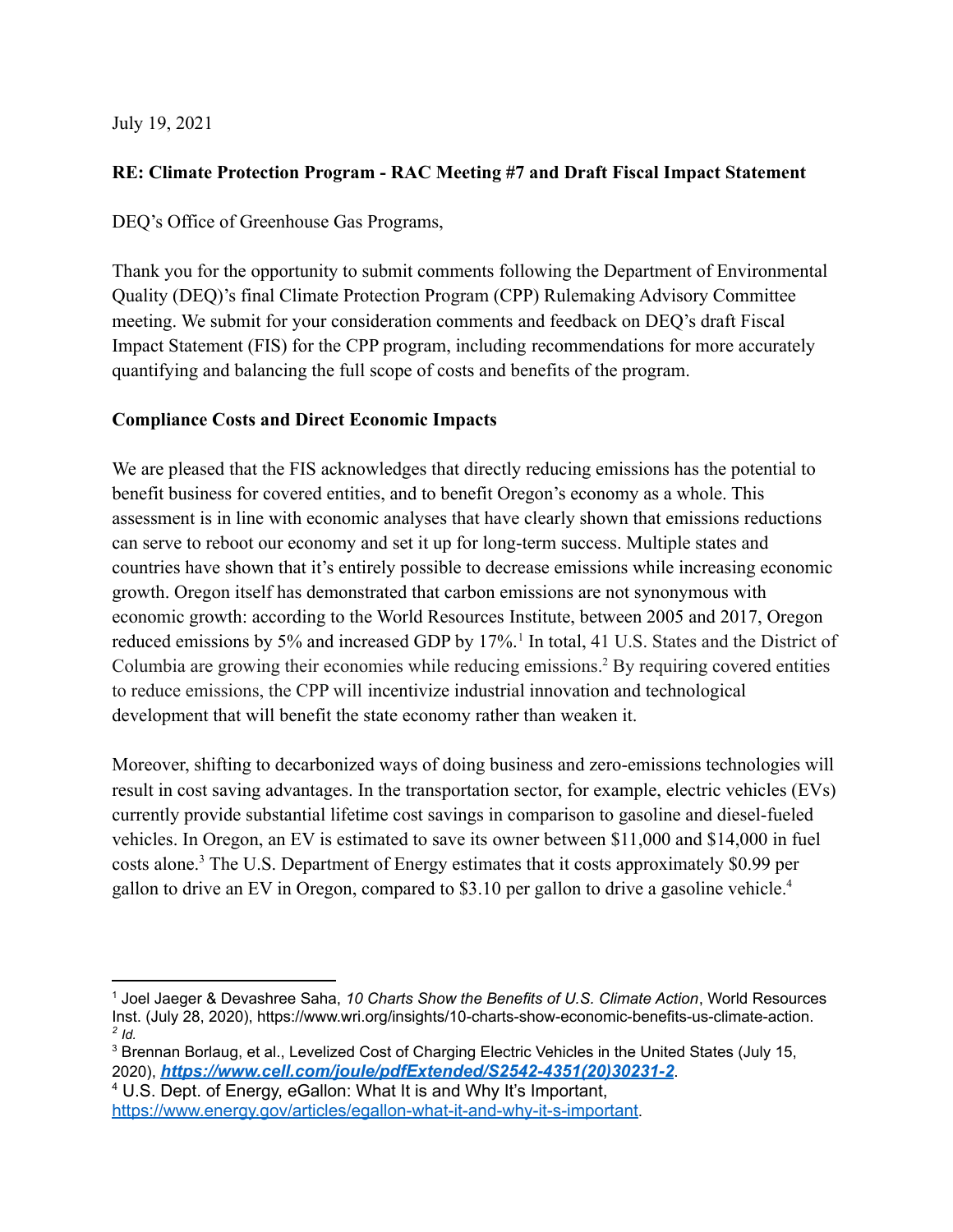In the building sector, the shift from natural gas to electric systems and appliances also carries substantial cost savings. For example, the American Council for an Energy-Efficient Economy estimates that high-efficiency electric heat pumps save Oregon consumers approximately \$2,000 to \$3,000 over the systems' lifetimes when compared to gas furnaces.<sup>5</sup> Leading deep decarbonization studies for West Coast states confirm it is more cost effective to electrify most current uses of natural gas (coupled with deep energy efficiency), particularly for reducing these emissions in residential and commercial buildings.<sup>6</sup> For example, as Washington's Commerce Agency has found in their first draft of the Washington State Energy Strategy, released in November 2020: "Analysis…shows that electricity is the lowest cost option to decarbonize Washington's space and water heating end uses when high efficiency heat pump technologies are used."

Many gas utilities are currently planning to reduce emissions by shifting to renewable natural gas (RNG) or other substitute fuels, such as hydrogen. However, recent analyses indicate that this is not the most economical strategy for decarbonizing the gas system, and could create higher compliance costs for utilities and consumers than other decarbonization strategies. For example, E3 modeling for the California Energy Commission found that the lowest-cost pathway to eliminate direct emissions from commercial and residential buildings is to electrify. According to E3's analysis, an electric heat pump would cost \$34 to \$53 per month to operate, while fueling a gas furnace with RNG would cost \$160 to \$263 per month to operate—five times more than the electric option.<sup>7</sup> Therefore, it is unrealistic to assume that a high percentage of existing fossil gas will be replaced with a more expensive (and unrealistic) level of reliance on RNG instead of cost-effective electrification. Moreover, we can expect costs to reduce emissions from natural gas to be at the lower range, closer to \$64 per metric ton of emissions reduced, and would urge DEQ to update the FIS to reflect this assessment.

## **The Costs of Inaction**

While the economic impacts from CPP compliance will likely be negligible or even positive when aggregated across Oregon's economy as a whole, the costs of inaction—the failure to achieve the CPP's emissions targets—may be higher than the state's economy can bear. Climate change is already producing devastating impacts in Oregon, and the destruction caused by recent climate-influenced weather events and natural disasters, such as wildfires, droughts, and

<sup>7</sup> California Energy Commission, "Final Project Report: The Challenge of Retail Gas in California's LowCarbon Future," 2019: <sup>6</sup> WA Commerce Agency, "Washington State Energy Strategy," First draft released in Nov. 2020: https://www.commerce.wa.gov/wp-content/uploads/2020/11/WA-2021-State-Energy-Strategy-FIRST-DRA FT-2.pdf E.g., "Analysis…shows that electricity is the lowest cost option to decarbonize Washington's space and water heating end uses when high efficiency heat pump technologies are used."

<https://ww2.energy.ca.gov/2019publications/CEC-500-2019-055/CEC-500-2019-055-F.pdf>

<sup>5</sup> Steven Nadel, Comparative Energy Use of Residential Gas Furnaces and Electric Heat Pumps (2016), [https://www.aceee.org/sites/default/files/publications/researchreports/a1602.pdf.](https://www.aceee.org/sites/default/files/publications/researchreports/a1602.pdf)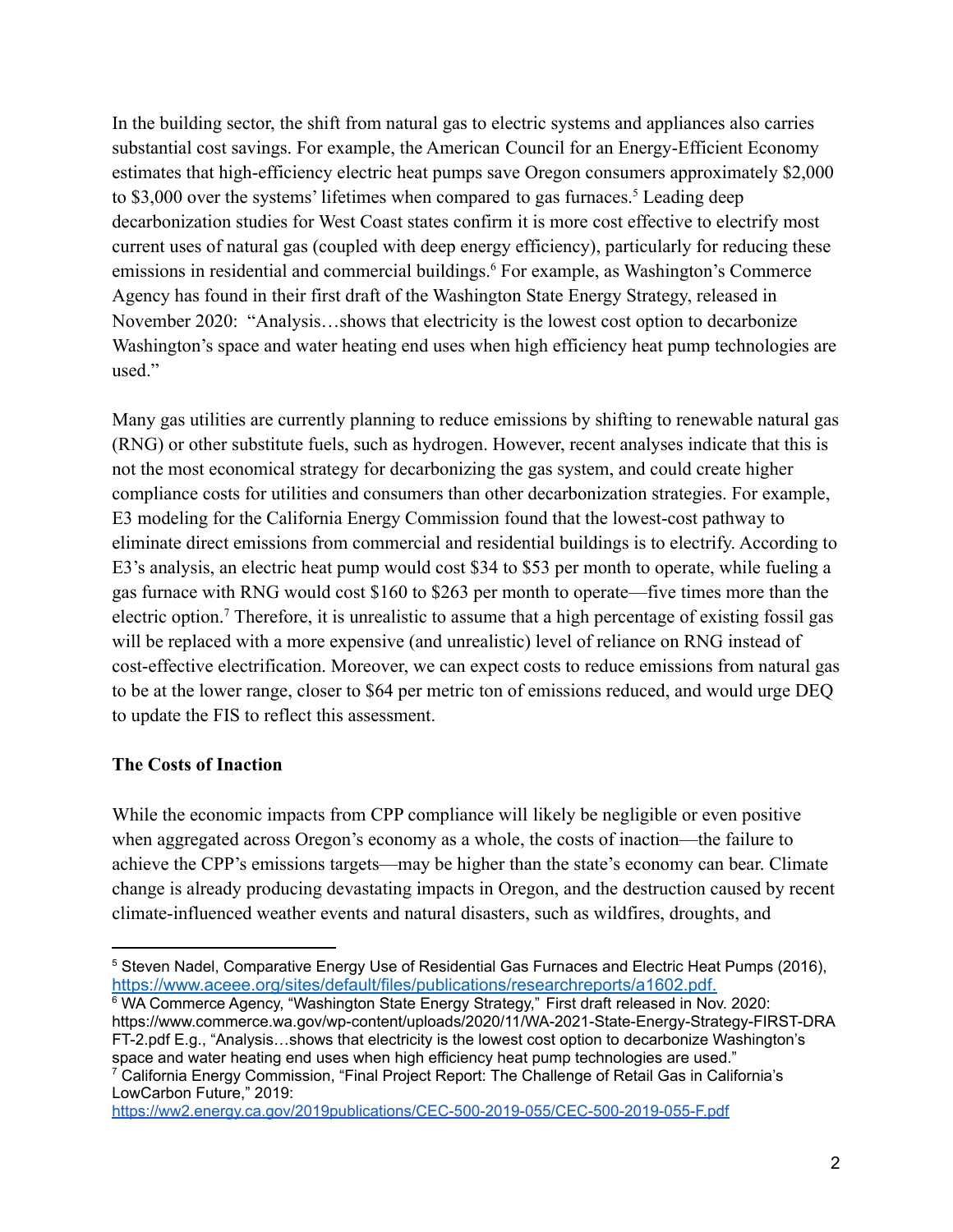unprecedented heat waves, have price tags in the billions of dollars. The 2020 Labor Day fires alone destroyed more than 4,000 homes and killed 11 people. The healthcare costs associated with Oregon wildfires are incredibly high; according to an analysis by NRDC, Oregon's 2012 fire season cost the state \$2.1 billion in healthcare costs alone.<sup>8</sup> More than 1.2 million acres burned in Oregon in 2020—approximately the same amount of acreage that burned in 2012—and as we draft these comments, the largest wildfire in the United States is burning in Southern Oregon. The costs associated with wildfires and other climate-fueled disasters are projected to rise dramatically as the climate crisis worsens. According to the World Resources Institute, the annual economic damages from climate change could equate to 10% of US GDP by  $2100<sup>9</sup>$ 

The recent unprecedented climate-fueled heatwave—which sent thousands of people to emergency rooms for heat-related illness and killed more than 110 people across the state—further underscored these impacts. Dozens of small businesses were forced to close shop as a result of the extreme temperatures. Just last week, Oregon OSHA issued emergency rules requiring employers to implement protective measures for workers from the threat of excessive heat. Further, with nearly 82% of Oregon facing extreme or severe drought conditions,<sup>10</sup> fossil fuel-driven climate change is already threatening Oregon's agricultural and other natural resource sectors.

We strongly urge DEQ to update the FIS to reflect the substantial job and economic benefits of reducing emissions under this program, including job loss prevention, avoided future business closures, reduced health care costs, and sustaining Oregon's natural resource economy.

## **Benefits of CPP Compliance**

As noted in the FIS report, the ICF analysis significantly underestimates the public health and economic benefits of emission reductions over the life of the program. For instance, the model used for the health analysis did not capture potential health benefits resulting from industrial process emissions changes or reduced air toxics. Likewise, we are concerned that the assessment of the program's potential impact to Oregon's economy does not account for the value of potential health improvements nor the economic value from CCI investments. Moreover, the FIS should be strengthened to more fully represent the health benefits and associated economic improvements from the program—and there is significant data available to do so. For instance,

<sup>10</sup> U.S. Drought Monitor map for Oregon, July 15, 2021: <sup>9</sup> Joel Jaeger & Devashree Saha, 10 Charts Show the Benefits of U.S. Climate Action, World Resources Inst. (July 28, 2020), https://www.wri.org/insights/10-charts-show-economic-benefits-us-climate-action. <sup>8</sup> Vijay Limaye & Juanita Constible, Up in Smoke: Oregon Wildfires Cost Billions in Health Harms (Oct. 2, 2019), https://www.nrdc.org/experts/vijay-limaye/smoke-oregon-wildfires-cost-billions-health-harms.

[https://droughtmonitor.unl.edu/CurrentMap/StateDroughtMonitor.aspx?OR.](https://droughtmonitor.unl.edu/CurrentMap/StateDroughtMonitor.aspx?OR)